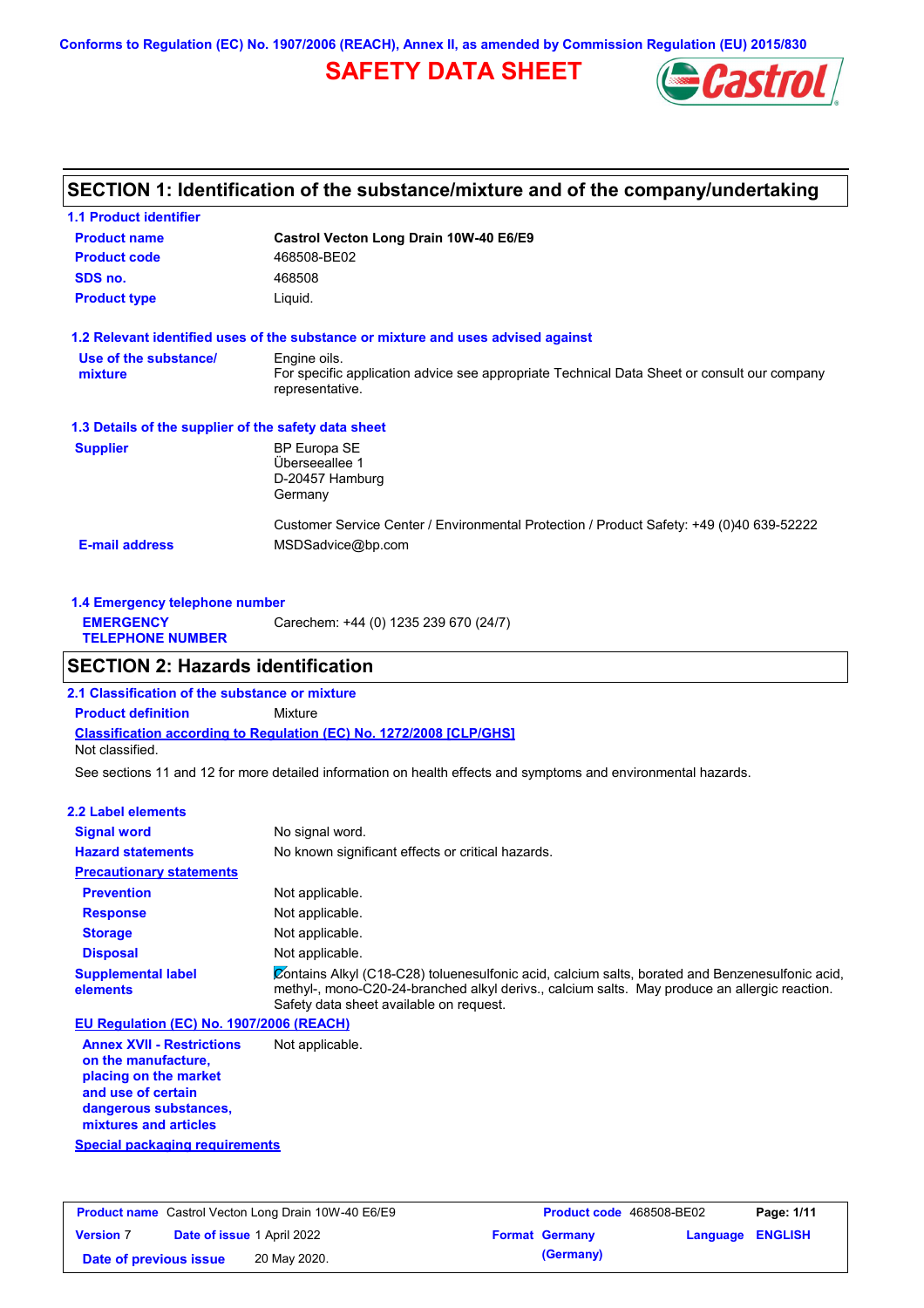# **SECTION 2: Hazards identification**

| <b>Containers to be fitted</b><br>with child-resistant<br>fastenings                                                     | Not applicable.                                                                                                                                                                                                                 |
|--------------------------------------------------------------------------------------------------------------------------|---------------------------------------------------------------------------------------------------------------------------------------------------------------------------------------------------------------------------------|
| <b>Tactile warning of danger</b>                                                                                         | Not applicable.                                                                                                                                                                                                                 |
| 2.3 Other hazards                                                                                                        |                                                                                                                                                                                                                                 |
| <b>Results of PBT and vPvB</b><br>assessment                                                                             | Product does not meet the criteria for PBT or vPvB according to Regulation (EC) No. 1907/2006,<br>Annex XIII.                                                                                                                   |
| <b>Product meets the criteria</b><br>for PBT or vPvB according<br>to Regulation (EC) No.<br><b>1907/2006, Annex XIII</b> | This mixture does not contain any substances that are assessed to be a PBT or a vPvB.                                                                                                                                           |
| Other hazards which do<br>not result in classification                                                                   | Defatting to the skin.<br><b>USED ENGINE OILS</b><br>Used engine oil may contain hazardous components which have the potential to cause skin<br>cancer.<br>See Toxicological Information, section 11 of this Safety Data Sheet. |

### **SECTION 3: Composition/information on ingredients**

**Mixture** 

#### **3.2 Mixtures**

**Product definition**

Highly refined base oil (IP 346 DMSO extract < 3%). Proprietary performance additives. **Product/ingredient % Regulation (EC) No. Identifiers Type**

| name                                                                                              |                                                                                                  |      | 1272/2008 [CLP]                       |       |
|---------------------------------------------------------------------------------------------------|--------------------------------------------------------------------------------------------------|------|---------------------------------------|-------|
| reaction mass of isomers of:<br>$C7-9-alkyl$ 3-(3,5-di-tert-butyl-<br>4-hydroxyphenyl) propionate | REACH #: 01-0000015551-76 $\leq$ 3<br>$EC: 406-040-9$<br>CAS: 125643-61-0<br>Index: 607-530-00-7 |      | Aquatic Chronic 4, H413               | $[1]$ |
| Alkyl (C18-C28) toluenesulfonic acid,<br>calcium salts, borated                                   | $EC:$ -<br>$CAS: -$                                                                              | ≤0.3 | Skin Sens. 1B, H317<br>Repr. 2, H361d | $[1]$ |
| Benzenesulfonic acid, methyl-, mono-<br>C20-24-branched alkyl derivs.,                            | CAS: 722503-68-6                                                                                 | ≤0.3 | Skin Sens, 1B, H317                   | $[1]$ |

calcium salts

**See Section 16 for the full text of the H statements declared above.**

**Type** 

[1] Substance classified with a health or environmental hazard

[2] Substance with a workplace exposure limit

[3] Substance meets the criteria for PBT according to Regulation (EC) No. 1907/2006, Annex XIII

[4] Substance meets the criteria for vPvB according to Regulation (EC) No. 1907/2006, Annex XIII

[5] Substance of equivalent concern

[6] Additional disclosure due to company policy

Occupational exposure limits, if available, are listed in Section 8.

#### **SECTION 4: First aid measures**

| 4.1 Description of first aid measures |                                                                                                                                                                                                                                                              |
|---------------------------------------|--------------------------------------------------------------------------------------------------------------------------------------------------------------------------------------------------------------------------------------------------------------|
| Eye contact                           | In case of contact, immediately flush eyes with plenty of water for at least 15 minutes. Eyelids<br>should be held away from the eyeball to ensure thorough rinsing. Check for and remove any<br>contact lenses. Get medical attention.                      |
| <b>Skin contact</b>                   | Wash skin thoroughly with soap and water or use recognised skin cleanser. Remove<br>contaminated clothing and shoes. Wash clothing before reuse. Clean shoes thoroughly before<br>reuse. Get medical attention if irritation develops.                       |
| <b>Inhalation</b>                     | $\mathbf F$ inhaled, remove to fresh air. In case of inhalation of decomposition products in a fire,<br>symptoms may be delayed. The exposed person may need to be kept under medical<br>surveillance for 48 hours. Get medical attention if symptoms occur. |
| <b>Ingestion</b>                      | Do not induce vomiting unless directed to do so by medical personnel. Get medical attention if<br>symptoms occur.                                                                                                                                            |
| <b>Protection of first-aiders</b>     | No action shall be taken involving any personal risk or without suitable training. It may be<br>dangerous to the person providing aid to give mouth-to-mouth resuscitation.                                                                                  |

#### **4.2 Most important symptoms and effects, both acute and delayed**

| <b>Product name</b> Castrol Vecton Long Drain 10W-40 E6/E9 |  | <b>Product code</b> 468508-BE02   |  | Page: 2/11            |                         |  |
|------------------------------------------------------------|--|-----------------------------------|--|-----------------------|-------------------------|--|
| <b>Version 7</b>                                           |  | <b>Date of issue 1 April 2022</b> |  | <b>Format Germany</b> | <b>Language ENGLISH</b> |  |
| Date of previous issue                                     |  | 20 May 2020.                      |  | (Germany)             |                         |  |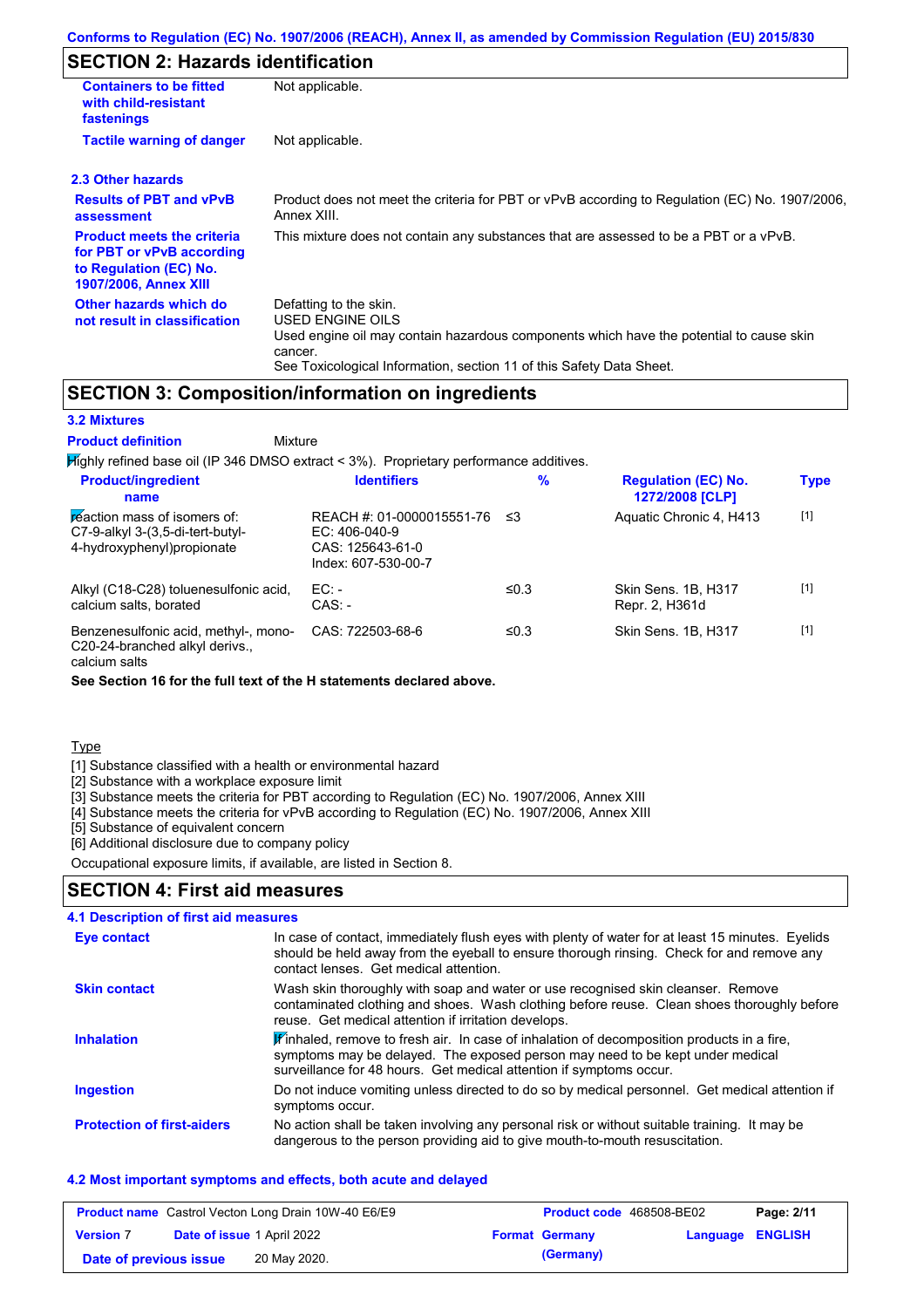# **SECTION 4: First aid measures**

|                                       | See Section 11 for more detailed information on health effects and symptoms.                                               |
|---------------------------------------|----------------------------------------------------------------------------------------------------------------------------|
| <b>Potential acute health effects</b> |                                                                                                                            |
| <b>Inhalation</b>                     | <b>Exposure to decomposition products may cause a health hazard.</b> Serious effects may be<br>delayed following exposure. |
| <b>Ingestion</b>                      | No known significant effects or critical hazards.                                                                          |
| <b>Skin contact</b>                   | Defatting to the skin. May cause skin dryness and irritation.                                                              |
| Eye contact                           | No known significant effects or critical hazards.                                                                          |
|                                       | Delayed and immediate effects as well as chronic effects from short and long-term exposure                                 |
| <b>Inhalation</b>                     | Overexposure to the inhalation of airborne droplets or aerosols may cause irritation of the<br>respiratory tract.          |
| <b>Ingestion</b>                      | Ingestion of large quantities may cause nausea and diarrhoea.                                                              |
| <b>Skin contact</b>                   | Prolonged or repeated contact can defat the skin and lead to irritation and/or dermatitis.                                 |
| Eye contact                           | Potential risk of transient stinging or redness if accidental eye contact occurs.                                          |
|                                       |                                                                                                                            |

**4.3 Indication of any immediate medical attention and special treatment needed**

Notes to physician **Treatment should in general be symptomatic and directed to relieving any effects.** In case of inhalation of decomposition products in a fire, symptoms may be delayed. The exposed person may need to be kept under medical surveillance for 48 hours.

# **SECTION 5: Firefighting measures**

| 5.1 Extinguishing media                                   |                                                                                                                                                                                                                                                                                                                                                                   |
|-----------------------------------------------------------|-------------------------------------------------------------------------------------------------------------------------------------------------------------------------------------------------------------------------------------------------------------------------------------------------------------------------------------------------------------------|
| <b>Suitable extinguishing</b><br>media                    | In case of fire, use foam, dry chemical or carbon dioxide extinguisher or spray.                                                                                                                                                                                                                                                                                  |
| <b>Unsuitable extinguishing</b><br>media                  | Do not use water jet. The use of a water jet may cause the fire to spread by splashing the<br>burning product.                                                                                                                                                                                                                                                    |
| 5.2 Special hazards arising from the substance or mixture |                                                                                                                                                                                                                                                                                                                                                                   |
| <b>Hazards from the</b><br>substance or mixture           | In a fire or if heated, a pressure increase will occur and the container may burst.                                                                                                                                                                                                                                                                               |
| <b>Hazardous combustion</b><br>products                   | Combustion products may include the following:<br>carbon oxides (CO, CO <sub>2</sub> ) (carbon monoxide, carbon dioxide)<br>nitrogen oxides (NO, NO <sub>2</sub> etc.)                                                                                                                                                                                            |
| 5.3 Advice for firefighters                               |                                                                                                                                                                                                                                                                                                                                                                   |
| <b>Special precautions for</b><br>fire-fighters           | No action shall be taken involving any personal risk or without suitable training. Promptly<br>isolate the scene by removing all persons from the vicinity of the incident if there is a fire.                                                                                                                                                                    |
| <b>Special protective</b><br>equipment for fire-fighters  | Fire-fighters should wear appropriate protective equipment and self-contained breathing<br>apparatus (SCBA) with a full face-piece operated in positive pressure mode. Clothing for fire-<br>fighters (including helmets, protective boots and gloves) conforming to European standard EN<br>469 will provide a basic level of protection for chemical incidents. |

#### **SECTION 6: Accidental release measures**

#### **6.1 Personal precautions, protective equipment and emergency procedures**

| For non-emergency<br>personnel          | No action shall be taken involving any personal risk or without suitable training. Evacuate<br>surrounding areas. Keep unnecessary and unprotected personnel from entering. Do not touch<br>or walk through spilt material. Floors may be slippery; use care to avoid falling. Put on<br>appropriate personal protective equipment.                                                  |
|-----------------------------------------|--------------------------------------------------------------------------------------------------------------------------------------------------------------------------------------------------------------------------------------------------------------------------------------------------------------------------------------------------------------------------------------|
| For emergency responders                | Entry into a confined space or poorly ventilated area contaminated with vapour, mist or fume is<br>extremely hazardous without the correct respiratory protective equipment and a safe system of<br>work. Wear self-contained breathing apparatus. Wear a suitable chemical protective suit.<br>Chemical resistant boots. See also the information in "For non-emergency personnel". |
| <b>6.2 Environmental</b><br>precautions | Avoid dispersal of spilt material and runoff and contact with soil, waterways, drains and sewers.<br>Inform the relevant authorities if the product has caused environmental pollution (sewers,<br>waterways, soil or air).                                                                                                                                                          |

#### **6.3 Methods and material for containment and cleaning up**

**Small spill**

Stop leak if without risk. Move containers from spill area. Absorb with an inert material and place in an appropriate waste disposal container. Dispose of via a licensed waste disposal contractor.

| <b>Product name</b> Castrol Vecton Long Drain 10W-40 E6/E9 |                                   | <b>Product code</b> 468508-BE02 |  | Page: 3/11            |                  |  |
|------------------------------------------------------------|-----------------------------------|---------------------------------|--|-----------------------|------------------|--|
| <b>Version 7</b>                                           | <b>Date of issue 1 April 2022</b> |                                 |  | <b>Format Germany</b> | Language ENGLISH |  |
| Date of previous issue                                     |                                   | 20 May 2020.                    |  | (Germany)             |                  |  |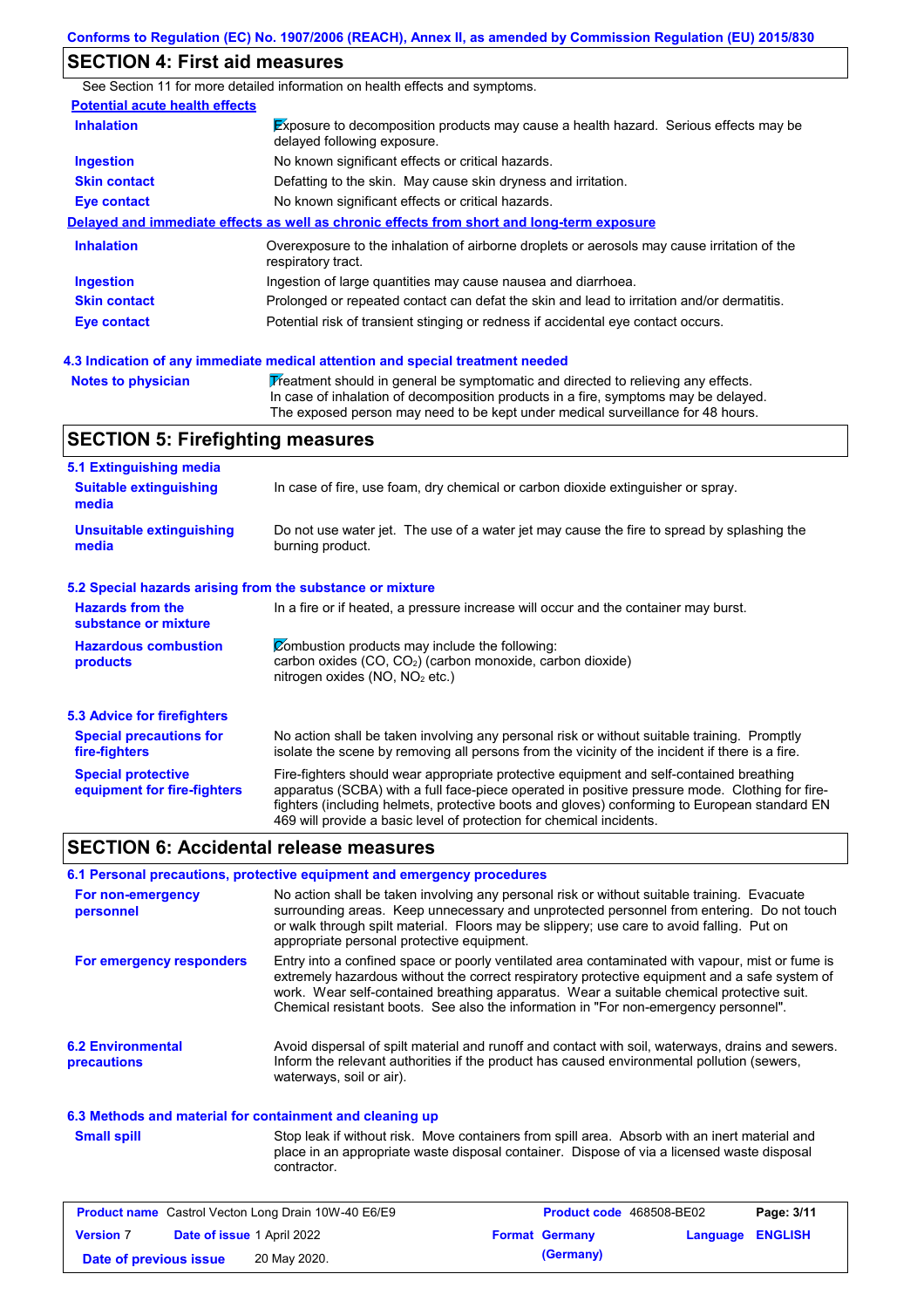#### **SECTION 6: Accidental release measures**

| Large spill                               | Stop leak if without risk. Move containers from spill area. Prevent entry into sewers, water<br>courses, basements or confined areas. Contain and collect spillage with non-combustible,<br>absorbent material e.g. sand, earth, vermiculite or diatomaceous earth and place in container<br>for disposal according to local regulations. Dispose of via a licensed waste disposal contractor. |
|-------------------------------------------|------------------------------------------------------------------------------------------------------------------------------------------------------------------------------------------------------------------------------------------------------------------------------------------------------------------------------------------------------------------------------------------------|
| 6.4 Reference to other<br><b>sections</b> | See Section 1 for emergency contact information.<br>See Section 5 for firefighting measures.<br>See Section 8 for information on appropriate personal protective equipment.<br>See Section 12 for environmental precautions.<br>See Section 13 for additional waste treatment information.                                                                                                     |

# **SECTION 7: Handling and storage**

| 7.1 Precautions for safe handling                                                    |                                                                                                                                                                                                                                                                                                                                                                                                                                                                                          |  |  |  |  |
|--------------------------------------------------------------------------------------|------------------------------------------------------------------------------------------------------------------------------------------------------------------------------------------------------------------------------------------------------------------------------------------------------------------------------------------------------------------------------------------------------------------------------------------------------------------------------------------|--|--|--|--|
| <b>Protective measures</b>                                                           | Put on appropriate personal protective equipment.                                                                                                                                                                                                                                                                                                                                                                                                                                        |  |  |  |  |
| <b>Advice on general</b><br>occupational hygiene                                     | Eating, drinking and smoking should be prohibited in areas where this material is handled,<br>stored and processed. Wash thoroughly after handling. Remove contaminated clothing and<br>protective equipment before entering eating areas. See also Section 8 for additional<br>information on hygiene measures.                                                                                                                                                                         |  |  |  |  |
| <b>7.2 Conditions for safe</b><br>storage, including any<br><i>incompatibilities</i> | Store in accordance with local requiations. Store in a dry, cool and well-ventilated area, away<br>from incompatible materials (see Section 10). Keep away from heat and direct sunlight. Keep<br>container tightly closed and sealed until ready for use. Containers that have been opened must<br>be carefully resealed and kept upright to prevent leakage. Store and use only in equipment/<br>containers designed for use with this product. Do not store in unlabelled containers. |  |  |  |  |
| <b>Not suitable</b>                                                                  | Prolonged exposure to elevated temperature                                                                                                                                                                                                                                                                                                                                                                                                                                               |  |  |  |  |
| <b>Germany - Storage code</b>                                                        | 10                                                                                                                                                                                                                                                                                                                                                                                                                                                                                       |  |  |  |  |
| 7.3 Specific end use(s)                                                              |                                                                                                                                                                                                                                                                                                                                                                                                                                                                                          |  |  |  |  |
| <b>Recommendations</b>                                                               | See section 1.2 and Exposure scenarios in annex, if applicable.                                                                                                                                                                                                                                                                                                                                                                                                                          |  |  |  |  |

#### **SECTION 8: Exposure controls/personal protection**

#### **8.1 Control parameters**

**Occupational exposure limits**

No exposure limit value known.

#### **Recommended monitoring procedures**

If this product contains ingredients with exposure limits, personal, workplace atmosphere or biological monitoring may be required to determine the effectiveness of the ventilation or other control measures and/or the necessity to use respiratory protective equipment. Reference should be made to monitoring standards, such as the following: European Standard EN 689 (Workplace atmospheres - Guidance for the assessment of exposure by inhalation to chemical agents for comparison with limit values and measurement strategy) European Standard EN 14042 (Workplace atmospheres - Guide for the application and use of procedures for the assessment of exposure to chemical and biological agents) European Standard EN 482 (Workplace atmospheres - General requirements for the performance of procedures for the measurement of chemical agents) Reference to national guidance documents for methods for the determination of hazardous substances will also be required.

#### **Derived No Effect Level**

No DNELs/DMELs available.

#### **Predicted No Effect Concentration**

No PNECs available

#### **Appropriate engineering controls** Provide exhaust ventilation or other engineering controls to keep the relevant airborne concentrations below their respective occupational exposure limits. All activities involving chemicals should be assessed for their risks to health, to ensure exposures are adequately controlled. Personal protective equipment should only be considered after other forms of control measures (e.g. engineering controls) have been suitably evaluated. Personal protective equipment should conform to appropriate standards, be suitable for use, be kept in good condition and properly maintained. Your supplier of personal protective equipment should be consulted for advice on selection and appropriate standards. For further information contact your national organisation for standards. The final choice of protective equipment will depend upon a risk assessment. It is important to ensure that all items of personal protective equipment are compatible. **8.2 Exposure controls Individual protection measures**

#### **Product name** Castrol Vecton Long Drain 10W-40 E6/E9 **Product code** 468508-BE02 **Page: 4/11 Version** 7 **Date of issue** 1 April 2022 **Format Germany Language ENGLISH Date of previous issue** 20 May 2020.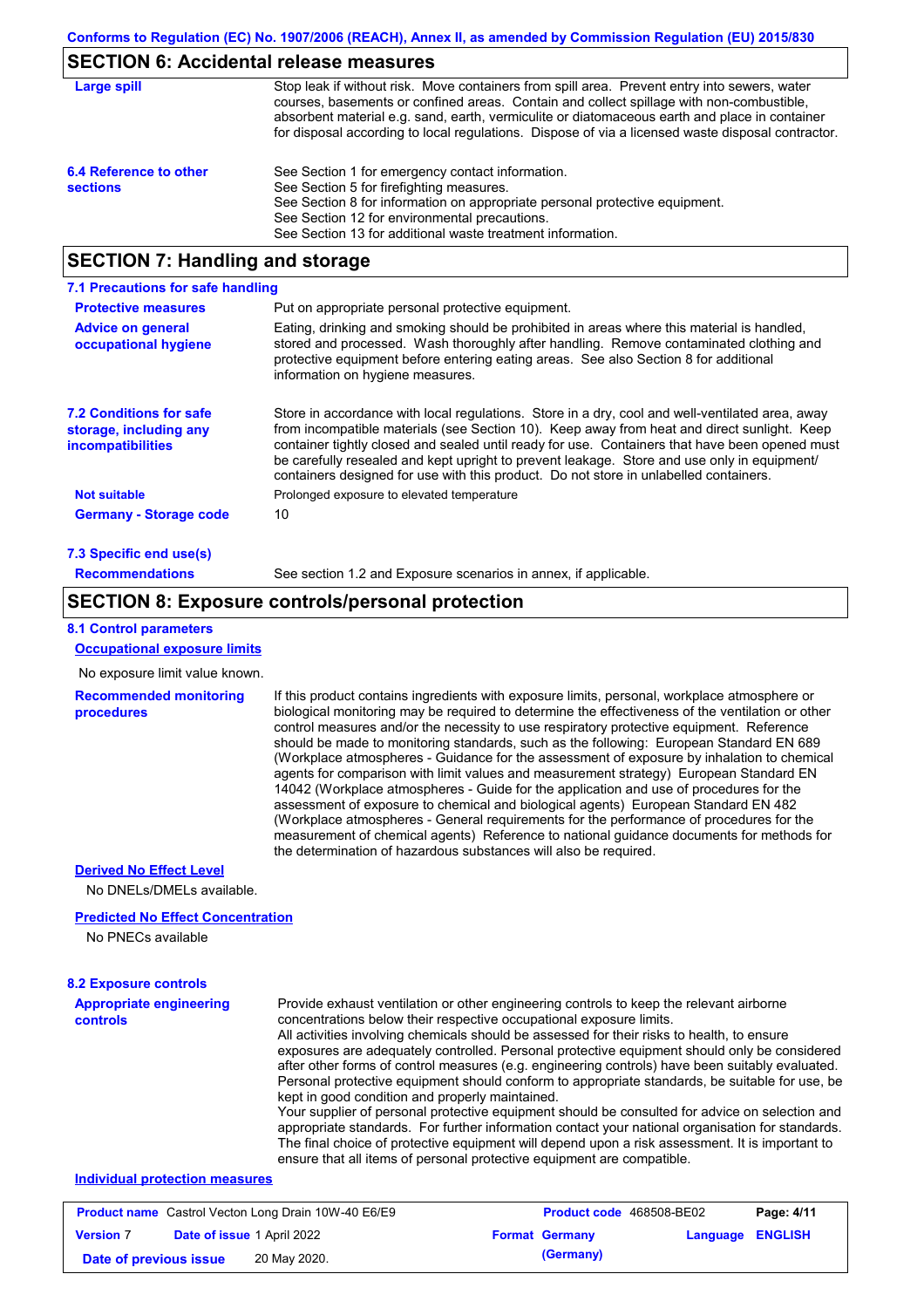# **SECTION 8: Exposure controls/personal protection**

|                                                      | $\overline{D}$ . On the control of $\overline{D}$ . Exposure controls personal protection                                                                                                                                                                                                                                                                                                                                                                                                                                                                                                                                                         |
|------------------------------------------------------|---------------------------------------------------------------------------------------------------------------------------------------------------------------------------------------------------------------------------------------------------------------------------------------------------------------------------------------------------------------------------------------------------------------------------------------------------------------------------------------------------------------------------------------------------------------------------------------------------------------------------------------------------|
| <b>Hygiene measures</b>                              | Wash hands, forearms and face thoroughly after handling chemical products, before eating,<br>smoking and using the lavatory and at the end of the working period. Ensure that eyewash<br>stations and safety showers are close to the workstation location.                                                                                                                                                                                                                                                                                                                                                                                       |
| <b>Respiratory protection</b>                        | In case of insufficient ventilation, wear suitable respiratory equipment.<br>The correct choice of respiratory protection depends upon the chemicals being handled, the<br>conditions of work and use, and the condition of the respiratory equipment. Safety procedures<br>should be developed for each intended application. Respiratory protection equipment should<br>therefore be chosen in consultation with the supplier/manufacturer and with a full assessment<br>of the working conditions.                                                                                                                                             |
| <b>Eye/face protection</b><br><b>Skin protection</b> | Safety glasses with side shields.                                                                                                                                                                                                                                                                                                                                                                                                                                                                                                                                                                                                                 |
| <b>Hand protection</b>                               | <b>General Information:</b>                                                                                                                                                                                                                                                                                                                                                                                                                                                                                                                                                                                                                       |
|                                                      | Because specific work environments and material handling practices vary, safety procedures<br>should be developed for each intended application. The correct choice of protective gloves<br>depends upon the chemicals being handled, and the conditions of work and use. Most gloves<br>provide protection for only a limited time before they must be discarded and replaced (even the<br>best chemically resistant gloves will break down after repeated chemical exposures).                                                                                                                                                                  |
|                                                      | Gloves should be chosen in consultation with the supplier / manufacturer and taking account of<br>a full assessment of the working conditions.                                                                                                                                                                                                                                                                                                                                                                                                                                                                                                    |
|                                                      | Recommended: Nitrile gloves.<br><b>Breakthrough time:</b>                                                                                                                                                                                                                                                                                                                                                                                                                                                                                                                                                                                         |
|                                                      | Breakthrough time data are generated by glove manufacturers under laboratory test conditions<br>and represent how long a glove can be expected to provide effective permeation resistance. It<br>is important when following breakthrough time recommendations that actual workplace<br>conditions are taken into account. Always consult with your glove supplier for up-to-date<br>technical information on breakthrough times for the recommended glove type.<br>Our recommendations on the selection of gloves are as follows:                                                                                                                |
|                                                      | Continuous contact:                                                                                                                                                                                                                                                                                                                                                                                                                                                                                                                                                                                                                               |
|                                                      | Gloves with a minimum breakthrough time of 240 minutes, or >480 minutes if suitable gloves<br>can be obtained.<br>If suitable gloves are not available to offer that level of protection, gloves with shorter<br>breakthrough times may be acceptable as long as appropriate glove maintenance and<br>replacement regimes are determined and adhered to.                                                                                                                                                                                                                                                                                          |
|                                                      | Short-term / splash protection:                                                                                                                                                                                                                                                                                                                                                                                                                                                                                                                                                                                                                   |
|                                                      | Recommended breakthrough times as above.<br>It is recognised that for short-term, transient exposures, gloves with shorter breakthrough times<br>may commonly be used. Therefore, appropriate maintenance and replacement regimes must<br>be determined and rigorously followed.                                                                                                                                                                                                                                                                                                                                                                  |
|                                                      | <b>Glove Thickness:</b>                                                                                                                                                                                                                                                                                                                                                                                                                                                                                                                                                                                                                           |
|                                                      | For general applications, we recommend gloves with a thickness typically greater than 0.35 mm.                                                                                                                                                                                                                                                                                                                                                                                                                                                                                                                                                    |
|                                                      | It should be emphasised that glove thickness is not necessarily a good predictor of glove<br>resistance to a specific chemical, as the permeation efficiency of the glove will be dependent<br>on the exact composition of the glove material. Therefore, glove selection should also be based<br>on consideration of the task requirements and knowledge of breakthrough times.<br>Glove thickness may also vary depending on the glove manufacturer, the glove type and the<br>glove model. Therefore, the manufacturers' technical data should always be taken into account<br>to ensure selection of the most appropriate glove for the task. |
|                                                      | Note: Depending on the activity being conducted, gloves of varying thickness may be required<br>for specific tasks. For example:                                                                                                                                                                                                                                                                                                                                                                                                                                                                                                                  |
|                                                      | • Thinner gloves (down to 0.1 mm or less) may be required where a high degree of manual<br>dexterity is needed. However, these gloves are only likely to give short duration protection and<br>would normally be just for single use applications, then disposed of.                                                                                                                                                                                                                                                                                                                                                                              |
|                                                      | • Thicker gloves (up to 3 mm or more) may be required where there is a mechanical (as well<br>as a chemical) risk i.e. where there is abrasion or puncture potential.                                                                                                                                                                                                                                                                                                                                                                                                                                                                             |

|                        |                                   | <b>Product name</b> Castrol Vecton Long Drain 10W-40 E6/E9 | <b>Product code</b> 468508-BE02 |                         | Page: 5/11 |
|------------------------|-----------------------------------|------------------------------------------------------------|---------------------------------|-------------------------|------------|
| <b>Version 7</b>       | <b>Date of issue 1 April 2022</b> |                                                            | <b>Format Germany</b>           | <b>Language ENGLISH</b> |            |
| Date of previous issue |                                   | 20 May 2020.                                               | (Germany)                       |                         |            |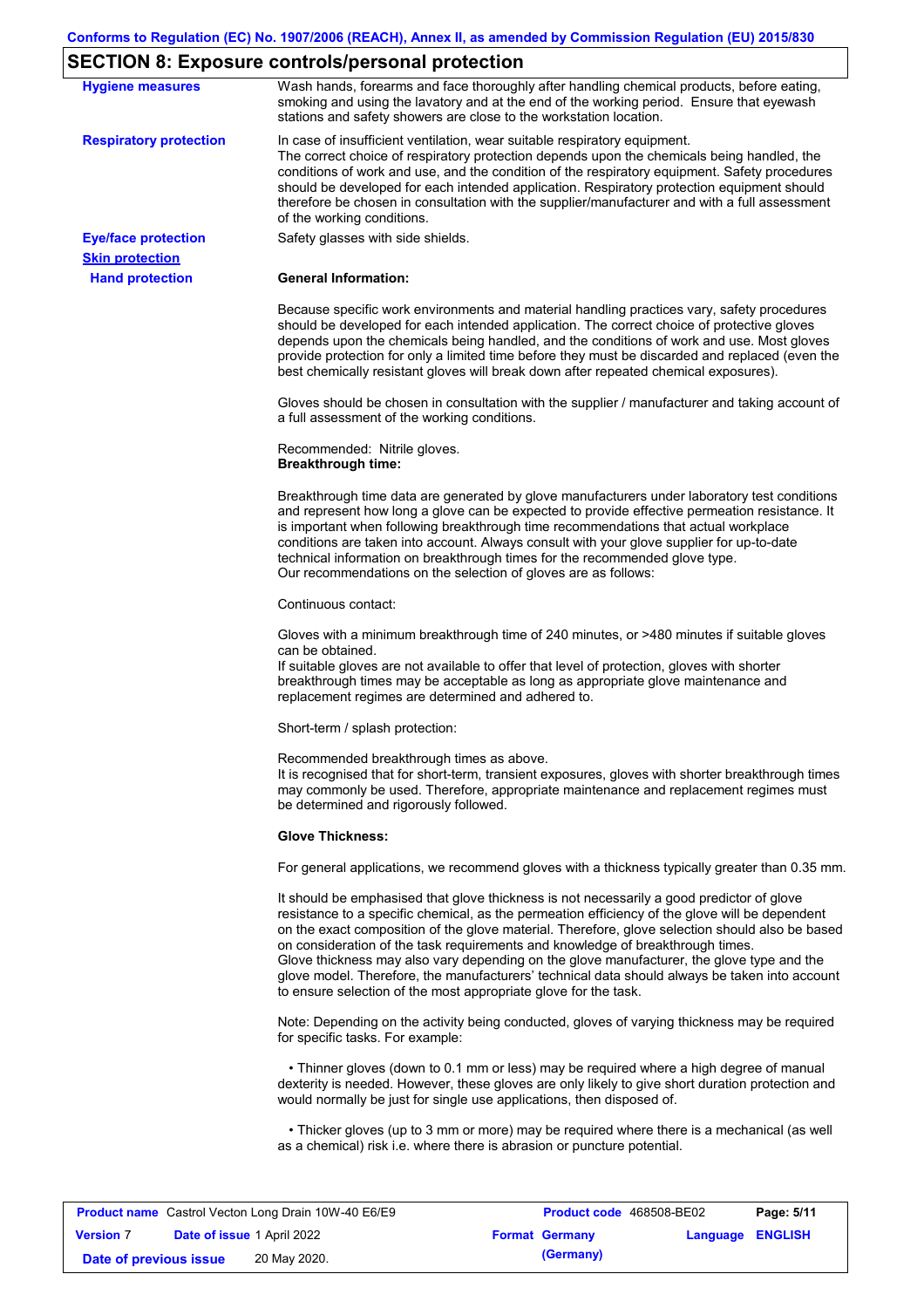# **SECTION 8: Exposure controls/personal protection**

| <b>Skin and body</b>                             | Use of protective clothing is good industrial practice.<br>Personal protective equipment for the body should be selected based on the task being<br>performed and the risks involved and should be approved by a specialist before handling this                                                                                                                                                                                  |
|--------------------------------------------------|-----------------------------------------------------------------------------------------------------------------------------------------------------------------------------------------------------------------------------------------------------------------------------------------------------------------------------------------------------------------------------------------------------------------------------------|
|                                                  | product.<br>Cotton or polyester/cotton overalls will only provide protection against light superficial<br>contamination that will not soak through to the skin. Overalls should be laundered on a regular<br>basis. When the risk of skin exposure is high (e.g. when cleaning up spillages or if there is a<br>risk of splashing) then chemical resistant aprons and/or impervious chemical suits and boots<br>will be required. |
| <b>Refer to standards:</b>                       | Respiratory protection: EN 529<br>Gloves: EN 420, EN 374<br>Eye protection: EN 166<br>Filtering half-mask: EN 149<br>Filtering half-mask with valve: EN 405<br>Half-mask: EN 140 plus filter<br>Full-face mask: EN 136 plus filter<br>Particulate filters: EN 143<br>Gas/combined filters: EN 14387                                                                                                                               |
| <b>Environmental exposure</b><br><b>controls</b> | Emissions from ventilation or work process equipment should be checked to ensure they<br>comply with the requirements of environmental protection legislation. In some cases, fume<br>scrubbers, filters or engineering modifications to the process equipment will be necessary to<br>reduce emissions to acceptable levels.                                                                                                     |

# **SECTION 9: Physical and chemical properties**

The conditions of measurement of all properties are at standard temperature and pressure unless otherwise indicated.

#### **9.1 Information on basic physical and chemical properties**

| <b>Appearance</b>                               |                                                  |
|-------------------------------------------------|--------------------------------------------------|
| <b>Physical state</b>                           | Liquid.                                          |
| <b>Colour</b>                                   | Amber. [Light]                                   |
| <b>Odour</b>                                    | Not available.                                   |
| <b>Odour threshold</b>                          | Not available.                                   |
| рH                                              | Not applicable.                                  |
| <b>Melting point/freezing point</b>             | Not available.                                   |
| Initial boiling point and boiling               | Not available.                                   |
| range                                           |                                                  |
| <b>Pour point</b>                               | -42 °C                                           |
| <b>Flash point</b>                              | Closed cup: $204^{\circ}$ C (399.2 $^{\circ}$ F) |
| <b>Evaporation rate</b>                         | Not available.                                   |
| <b>Flammability (solid, gas)</b>                | Not available.                                   |
| Upper/lower flammability or<br>explosive limits | Not available.                                   |
| <b>Vapour pressure</b>                          | Not available.                                   |

|                                                            |                                                                                |        |         | Vapour Pressure at 20°C  |          |     | Vapour pressure at 50°C |                |
|------------------------------------------------------------|--------------------------------------------------------------------------------|--------|---------|--------------------------|----------|-----|-------------------------|----------------|
|                                                            | Ingredient name mm Hg kPa                                                      |        |         | <b>Method</b>            | mm<br>Hg | kPa | <b>Method</b>           |                |
|                                                            | Distillates (petroleum),<br>hydrotreated heavy<br>paraffinic                   | < 0.08 | < 0.011 | <b>ASTM D 5191</b>       |          |     |                         |                |
|                                                            | Lubricating oils<br>(petroleum), C20-50,<br>hydrotreated neutral oil-<br>based | < 0.08 | < 0.011 | <b>ASTM D 5191</b>       |          |     |                         |                |
|                                                            | Distillates (petroleum),<br>solvent-dewaxed<br>heavy paraffinic                | < 0.08 | < 0.011 | <b>ASTM D 5191</b>       |          |     |                         |                |
|                                                            | Distillates (petroleum),<br>hydrotreated light<br>paraffinic                   | < 0.08 | < 0.011 | <b>ASTM D 5191</b>       |          |     |                         |                |
| <b>Vapour density</b>                                      | Not available.                                                                 |        |         |                          |          |     |                         |                |
| <b>Relative density</b>                                    | Not available.                                                                 |        |         |                          |          |     |                         |                |
| <b>Density</b>                                             | $\leq$ 1000 kg/m <sup>3</sup> (<1 g/cm <sup>3</sup> ) at 15 <sup>°</sup> C     |        |         |                          |          |     |                         |                |
| <b>Solubility(ies)</b>                                     | insoluble in water.                                                            |        |         |                          |          |     |                         |                |
| <b>Product name</b> Castrol Vecton Long Drain 10W-40 E6/E9 |                                                                                |        |         | Product code 468508-BE02 |          |     |                         | Page: 6/11     |
| <b>Version 7</b><br>Date of issue 1 April 2022             |                                                                                |        |         | <b>Format Germany</b>    |          |     | Language                | <b>ENGLISH</b> |

**Date of previous issue 20 May 2020. (Germany) (Germany)**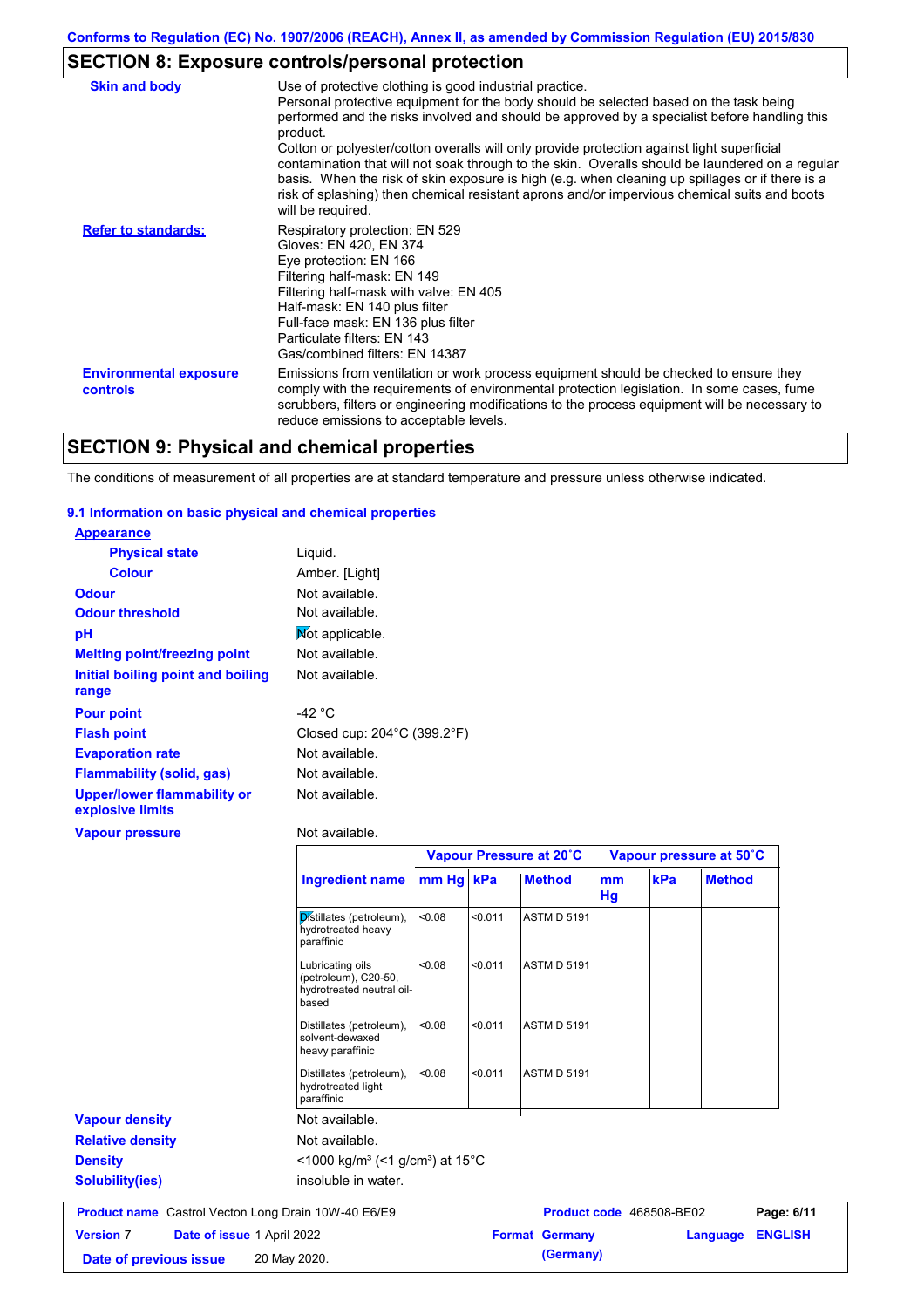# **SECTION 9: Physical and chemical properties**

| <b>Partition coefficient: n-octanol/</b><br>water | Not applicable.                                                                                                                              |     |     |               |  |
|---------------------------------------------------|----------------------------------------------------------------------------------------------------------------------------------------------|-----|-----|---------------|--|
| <b>Auto-ignition temperature</b>                  | <b>Ingredient name</b>                                                                                                                       | °C  | °F  | <b>Method</b> |  |
|                                                   | reaction mass of isomers of:<br>C7-9-alkyl 3-(3,5-di-tert-butyl-<br>4-hydroxyphenyl) propionate                                              | 365 | 689 |               |  |
| <b>Decomposition temperature</b>                  | Not available.                                                                                                                               |     |     |               |  |
| <b>Viscosity</b>                                  | Kinematic: 99.3 mm <sup>2</sup> /s (99.3 cSt) at $40^{\circ}$ C<br>Kinematic: 13.65 to 14.7 mm <sup>2</sup> /s (13.65 to 14.7 cSt) at 100 °C |     |     |               |  |
| <b>Explosive properties</b>                       | Not available.                                                                                                                               |     |     |               |  |
| <b>Oxidising properties</b>                       | Not available.                                                                                                                               |     |     |               |  |
| <b>Particle characteristics</b>                   |                                                                                                                                              |     |     |               |  |
| <b>Median particle size</b>                       | Mot applicable.                                                                                                                              |     |     |               |  |
| 9.2 Other information                             |                                                                                                                                              |     |     |               |  |
| No additional information.                        |                                                                                                                                              |     |     |               |  |

# **SECTION 10: Stability and reactivity**

| produced.<br>decomposition products<br><b>SECTION 11: Toxicological information</b> |                                                                                                                                                                         |  |  |  |
|-------------------------------------------------------------------------------------|-------------------------------------------------------------------------------------------------------------------------------------------------------------------------|--|--|--|
| <b>10.6 Hazardous</b>                                                               | Under normal conditions of storage and use, hazardous decomposition products should not be                                                                              |  |  |  |
| <b>10.5 Incompatible materials</b>                                                  | Reactive or incompatible with the following materials: oxidising materials.                                                                                             |  |  |  |
| <b>10.4 Conditions to avoid</b>                                                     | Avoid all possible sources of ignition (spark or flame).                                                                                                                |  |  |  |
| <b>10.3 Possibility of</b><br>hazardous reactions                                   | Under normal conditions of storage and use, hazardous reactions will not occur.<br>Under normal conditions of storage and use, hazardous polymerisation will not occur. |  |  |  |
| <b>10.2 Chemical stability</b>                                                      | The product is stable.                                                                                                                                                  |  |  |  |
| <b>10.1 Reactivity</b>                                                              | No specific test data available for this product. Refer to Conditions to avoid and Incompatible<br>materials for additional information.                                |  |  |  |

# **SECTION 11: Toxicological information**

| 11.1 Information on toxicological effects           |                                                                                                                     |
|-----------------------------------------------------|---------------------------------------------------------------------------------------------------------------------|
| <b>Acute toxicity estimates</b>                     |                                                                                                                     |
| Not available.                                      |                                                                                                                     |
| <b>Information on likely</b><br>routes of exposure  | Routes of entry anticipated: Dermal, Inhalation.                                                                    |
| <b>Potential acute health effects</b>               |                                                                                                                     |
| <b>Inhalation</b>                                   | Exposure to decomposition products may cause a health hazard. Serious effects may be<br>delayed following exposure. |
| <b>Ingestion</b>                                    | No known significant effects or critical hazards.                                                                   |
| <b>Skin contact</b>                                 | Defatting to the skin. May cause skin dryness and irritation.                                                       |
| <b>Eye contact</b>                                  | No known significant effects or critical hazards.                                                                   |
|                                                     | Symptoms related to the physical, chemical and toxicological characteristics                                        |
| <b>Inhalation</b>                                   | No specific data.                                                                                                   |
| <b>Ingestion</b>                                    | No specific data.                                                                                                   |
| <b>Skin contact</b>                                 | Adverse symptoms may include the following:<br><i>irritation</i><br>dryness<br>cracking                             |
| <b>Eye contact</b>                                  | No specific data.                                                                                                   |
|                                                     | Delayed and immediate effects as well as chronic effects from short and long-term exposure                          |
| <b>Inhalation</b>                                   | Overexposure to the inhalation of airborne droplets or aerosols may cause irritation of the<br>respiratory tract.   |
| <b>Ingestion</b>                                    | Ingestion of large quantities may cause nausea and diarrhoea.                                                       |
| <b>Skin contact</b>                                 | Prolonged or repeated contact can defat the skin and lead to irritation and/or dermatitis.                          |
| <b>Eye contact</b>                                  | Potential risk of transient stinging or redness if accidental eye contact occurs.                                   |
| Product name Castrol Vecton Long Drain 10W-40 E6/E9 | Product code 468508-BE02<br>Page: 7/11                                                                              |
| <b>Version 7</b><br>Date of issue 1 April 2022      | <b>Format Germany</b><br><b>ENGLISH</b><br>Language                                                                 |
| Date of previous issue                              | (Germany)<br>20 May 2020.                                                                                           |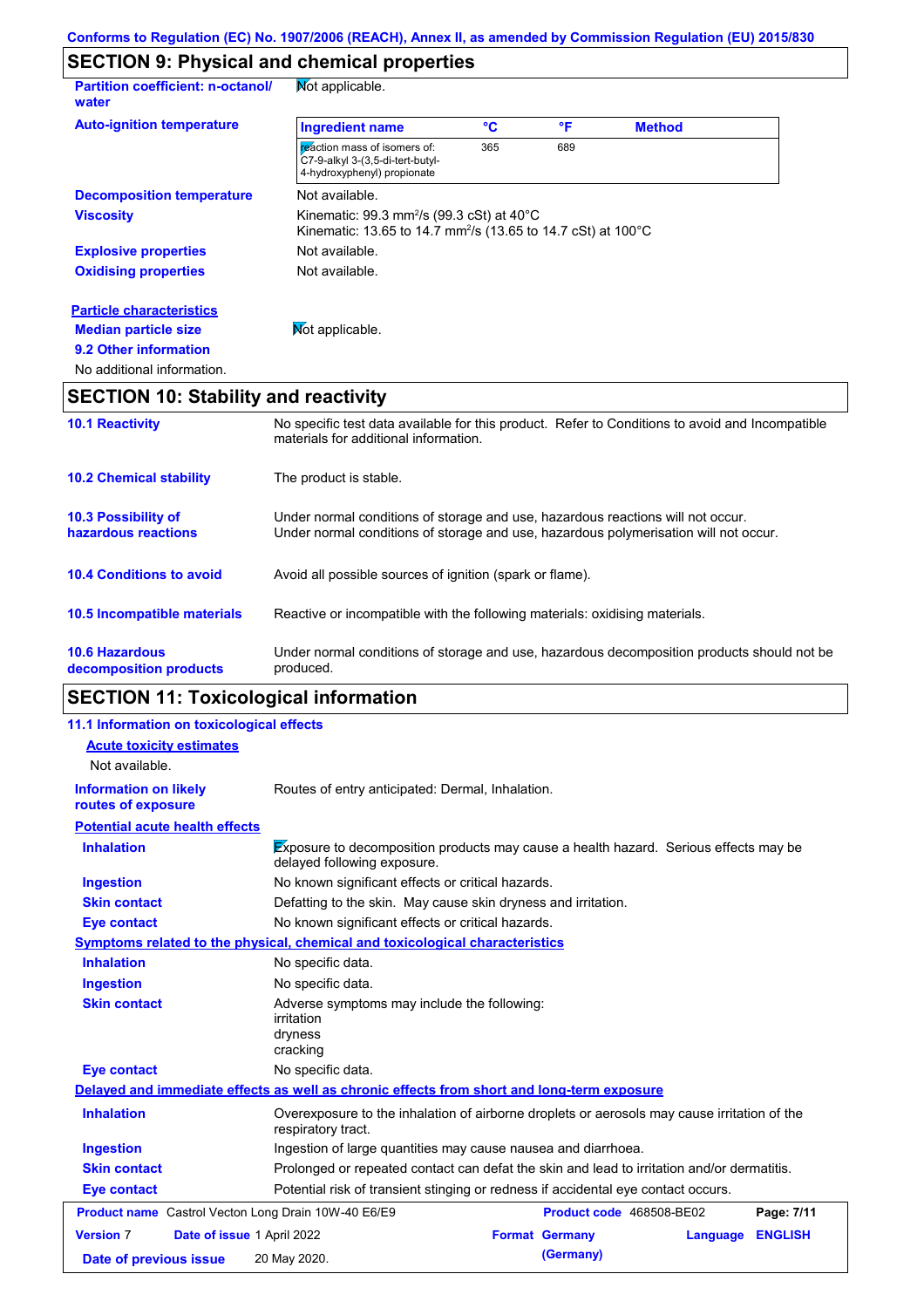# **SECTION 11: Toxicological information**

| <b>Potential chronic health effects</b> |                                                                                                                                                                                                                                                                                                                                                                                                          |
|-----------------------------------------|----------------------------------------------------------------------------------------------------------------------------------------------------------------------------------------------------------------------------------------------------------------------------------------------------------------------------------------------------------------------------------------------------------|
| <b>General</b>                          | USED ENGINE OILS<br>Combustion products resulting from the operation of internal combustion engines contaminate<br>engine oils during use. Used engine oil may contain hazardous components which have the<br>potential to cause skin cancer. Frequent or prolonged contact with all types and makes of used<br>engine oil must therefore be avoided and a high standard of personal hygiene maintained. |
| <b>Carcinogenicity</b>                  | No known significant effects or critical hazards.                                                                                                                                                                                                                                                                                                                                                        |
| <b>Mutagenicity</b>                     | No known significant effects or critical hazards.                                                                                                                                                                                                                                                                                                                                                        |
| <b>Developmental effects</b>            | No known significant effects or critical hazards.                                                                                                                                                                                                                                                                                                                                                        |
| <b>Fertility effects</b>                | No known significant effects or critical hazards.                                                                                                                                                                                                                                                                                                                                                        |

# **SECTION 12: Ecological information**

#### **12.1 Toxicity**

**Environmental hazards** Not classified as dangerous

#### **12.2 Persistence and degradability**

Expected to be biodegradable.

#### **12.3 Bioaccumulative potential**

This product is not expected to bioaccumulate through food chains in the environment.

| <b>12.4 Mobility in soil</b>                                  |                                                                      |
|---------------------------------------------------------------|----------------------------------------------------------------------|
| <b>Soil/water partition</b><br>coefficient (K <sub>oc</sub> ) | Not available.                                                       |
| <b>Mobility</b>                                               | Spillages may penetrate the soil causing ground water contamination. |

#### **12.5 Results of PBT and vPvB assessment**

Product does not meet the criteria for PBT or vPvB according to Regulation (EC) No. 1907/2006, Annex XIII.

#### **12.6 Other adverse effects**

**Other ecological information**

Spills may form a film on water surfaces causing physical damage to organisms. Oxygen transfer could also be impaired.

### **SECTION 13: Disposal considerations**

| <b>13.1 Waste treatment methods</b> |                                                                                                                                                                      |
|-------------------------------------|----------------------------------------------------------------------------------------------------------------------------------------------------------------------|
| <b>Product</b>                      |                                                                                                                                                                      |
| <b>Methods of disposal</b>          | Where possible, arrange for product to be recycled. Dispose of via an authorised person/<br>licensed waste disposal contractor in accordance with local regulations. |
| <b>Hazardous waste</b>              | Yes.                                                                                                                                                                 |
| European waste catalogue (EWC)      |                                                                                                                                                                      |

| Waste code | <b>Waste designation</b>                                         |
|------------|------------------------------------------------------------------|
| $130205*$  | Imineral-based non-chlorinated engine, gear and lubricating oils |

However, deviation from the intended use and/or the presence of any potential contaminants may require an alternative waste disposal code to be assigned by the end user.

| <b>Packaging</b>           |                                                                                                                                                                                                                                                                                                                                                                                                                                                                                                 |
|----------------------------|-------------------------------------------------------------------------------------------------------------------------------------------------------------------------------------------------------------------------------------------------------------------------------------------------------------------------------------------------------------------------------------------------------------------------------------------------------------------------------------------------|
| <b>Methods of disposal</b> | Where possible, arrange for product to be recycled. Dispose of via an authorised person/<br>licensed waste disposal contractor in accordance with local regulations.                                                                                                                                                                                                                                                                                                                            |
| <b>Special precautions</b> | This material and its container must be disposed of in a safe way. Care should be taken when<br>handling emptied containers that have not been cleaned or rinsed out. Empty containers or<br>liners may retain some product residues. Empty containers represent a fire hazard as they may<br>contain flammable product residues and vapour. Never weld, solder or braze empty containers.<br>Avoid dispersal of spilt material and runoff and contact with soil, waterways, drains and sewers. |
| <b>References</b>          | Commission 2014/955/EU<br>Directive 2008/98/EC                                                                                                                                                                                                                                                                                                                                                                                                                                                  |

| <b>Product name</b> Castrol Vecton Long Drain 10W-40 E6/E9 |  | <b>Product code</b> 468508-BE02   |  | Page: 8/11            |                         |  |
|------------------------------------------------------------|--|-----------------------------------|--|-----------------------|-------------------------|--|
| <b>Version 7</b>                                           |  | <b>Date of issue 1 April 2022</b> |  | <b>Format Germany</b> | <b>Language ENGLISH</b> |  |
| Date of previous issue                                     |  | 20 May 2020.                      |  | (Germany)             |                         |  |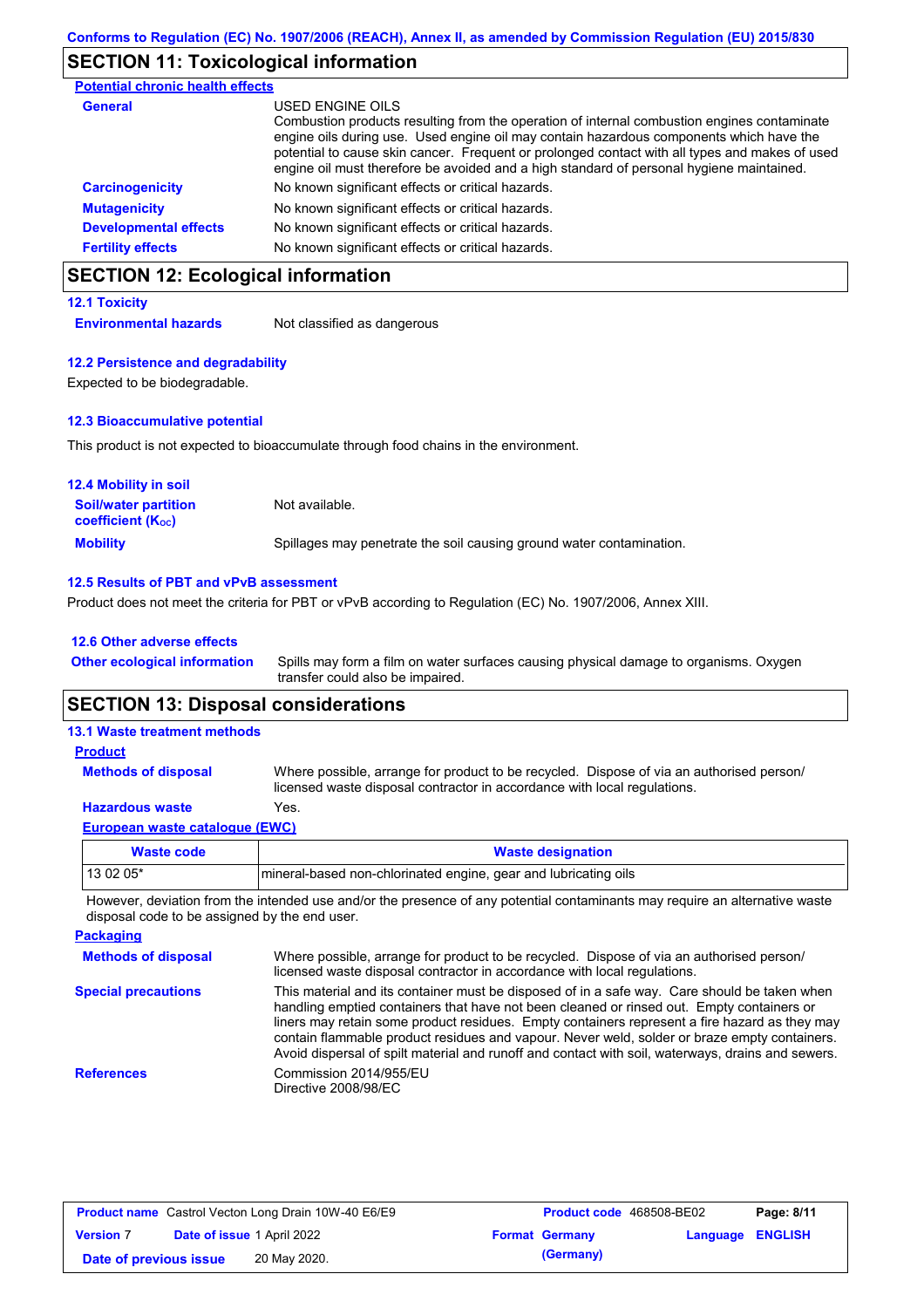#### - - - - - - - - - Not regulated. Not regulated. Not regulated. - - - **SECTION 14: Transport information ADR/RID IMDG IATA 14.1 UN number 14.2 UN proper shipping name 14.3 Transport hazard class(es) 14.4 Packing group ADN Additional information 14.5 Environmental hazards** No. 1980 | No. 1980 | No. 1980 | No. 1980 | No. 1980 | No. 1980 | No. 1980 | No. 1980 | No. 1980 | No. 1980 | Not regulated. - -<br>No. - -

**14.6 Special precautions for user** Not available.

#### **14.7 Transport in bulk according to IMO instruments**

Not available.

### **SECTION 15: Regulatory information**

**Other regulations REACH Status** The company, as identified in Section 1, sells this product in the EU in compliance with the current requirements of REACH. **15.1 Safety, health and environmental regulations/legislation specific for the substance or mixture EU Regulation (EC) No. 1907/2006 (REACH) Annex XIV - List of substances subject to authorisation Substances of very high concern** None of the components are listed. All components are listed or exempted. All components are listed or exempted. At least one component is not listed. All components are listed or exempted. All components are active or exempted. All components are listed or exempted.  $M$  least one component is not listed. **United States inventory (TSCA 8b) Australia inventory (AIIC) Canada inventory China inventory (IECSC) Japan inventory (CSCL) Korea inventory (KECI) Philippines inventory (PICCS) Taiwan Chemical Substances Inventory (TCSI)** All components are listed or exempted. **Ozone depleting substances (1005/2009/EU)** Not listed. **Prior Informed Consent (PIC) (649/2012/EU)** None of the components are listed. **Annex XIV EU Regulation (EC) No. 1907/2006 (REACH) Annex XVII - Restrictions on the manufacture, placing on the market and use of certain dangerous substances, mixtures and articles** Not applicable.

| <b>Product name</b> Castrol Vecton Long Drain 10W-40 E6/E9 |                                   | <b>Product code</b> 468508-BE02 |  | Page: 9/11            |                         |  |
|------------------------------------------------------------|-----------------------------------|---------------------------------|--|-----------------------|-------------------------|--|
| <b>Version 7</b>                                           | <b>Date of issue 1 April 2022</b> |                                 |  | <b>Format Germany</b> | <b>Language ENGLISH</b> |  |
| Date of previous issue                                     |                                   | 20 May 2020.                    |  | (Germany)             |                         |  |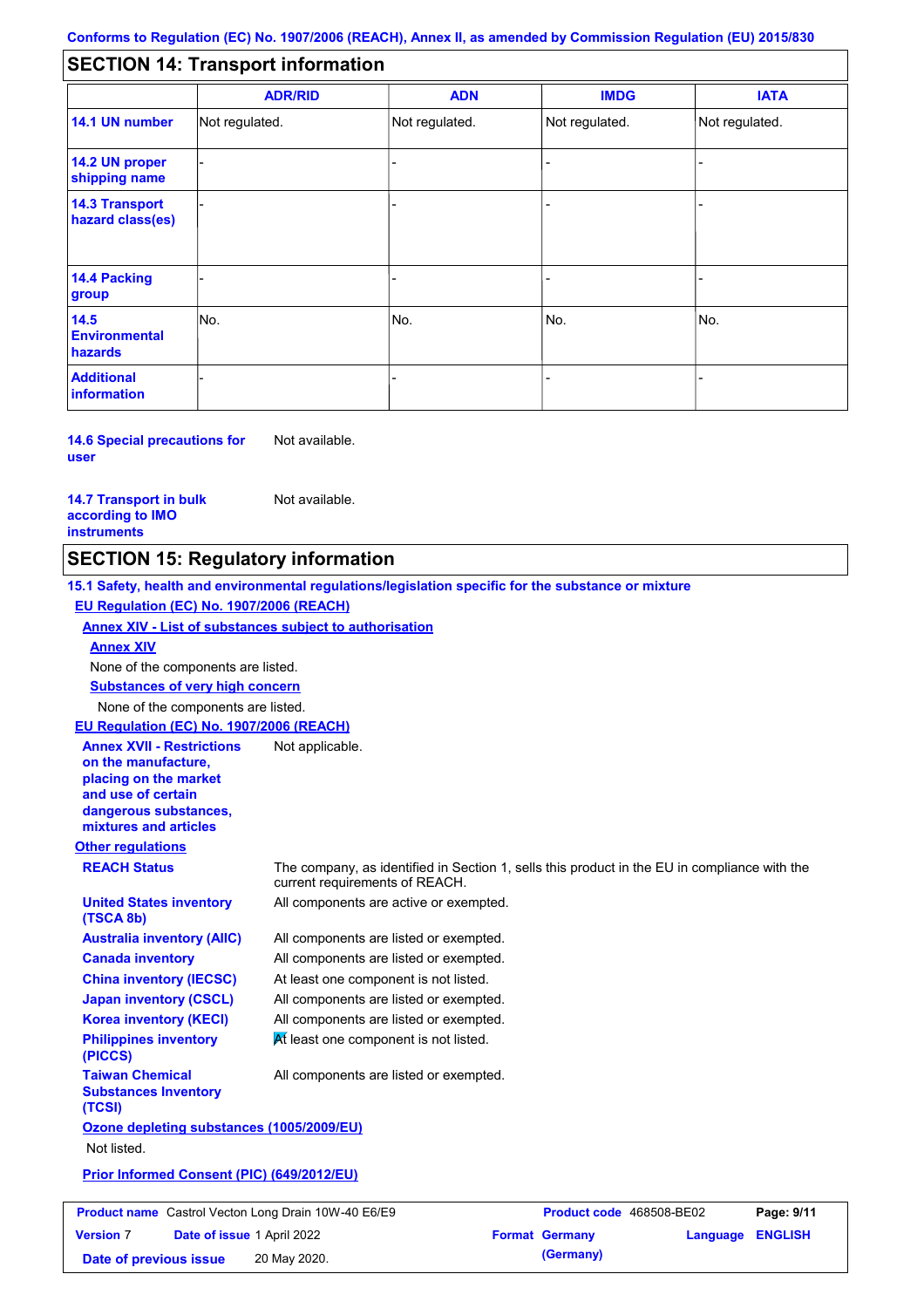# **SECTION 15: Regulatory information**

Not listed.

**assessment**

| <u>IVUL IISLEU.</u>                                                |                               |                                                                                                                                                                                                                        |
|--------------------------------------------------------------------|-------------------------------|------------------------------------------------------------------------------------------------------------------------------------------------------------------------------------------------------------------------|
| <b>Persistent Organic Pollutants</b><br>Not listed.                |                               |                                                                                                                                                                                                                        |
| <b>EU - Water framework directive - Priority substances</b>        |                               |                                                                                                                                                                                                                        |
| None of the components are listed.                                 |                               |                                                                                                                                                                                                                        |
| <b>Seveso Directive</b>                                            |                               |                                                                                                                                                                                                                        |
| This product is not controlled under the Seveso Directive.         |                               |                                                                                                                                                                                                                        |
| <b>National regulations</b>                                        |                               |                                                                                                                                                                                                                        |
| <b>Hazardous incident ordinance</b>                                |                               |                                                                                                                                                                                                                        |
| <b>Hazard class for water</b>                                      | 2                             | (classified according AwSV)                                                                                                                                                                                            |
| <b>Prohibited Chemicals</b><br><b>Regulation</b><br>(ChemVerbotsV) | Regulation (ChemVerbotsV).    | When placed on the market in Germany, this product is not subject to the Prohibited Chemicals                                                                                                                          |
| <b>Occupational restrictions</b>                                   | (Mutterschutzgesetz – MuSchG) | Observe employment restrictions in the following:<br>Gesetz zum Schutz der arbeitenden Jugend (Jugendarbeitsschutzgesetz – JArbSchG)<br>Gesetz zum Schutz von Müttern bei der Arbeit, in der Ausbildung und im Studium |
| <b>15.2 Chemical safety</b>                                        |                               | A Chemical Safety Assessment has been carried out for one or more of the substances within                                                                                                                             |

this mixture. A Chemical Safety Assessment has not been carried out for the mixture itself.

# **SECTION 16: Other information**

| <b>Abbreviations and acronyms</b>                          | ADN = European Provisions concerning the International Carriage of Dangerous Goods by<br>Inland Waterway                                |                          |  |                  |  |  |  |  |
|------------------------------------------------------------|-----------------------------------------------------------------------------------------------------------------------------------------|--------------------------|--|------------------|--|--|--|--|
|                                                            | ADR = The European Agreement concerning the International Carriage of Dangerous Goods by                                                |                          |  |                  |  |  |  |  |
|                                                            | Road                                                                                                                                    |                          |  |                  |  |  |  |  |
|                                                            | ATE = Acute Toxicity Estimate                                                                                                           |                          |  |                  |  |  |  |  |
|                                                            | <b>BCF = Bioconcentration Factor</b>                                                                                                    |                          |  |                  |  |  |  |  |
|                                                            | CAS = Chemical Abstracts Service                                                                                                        |                          |  |                  |  |  |  |  |
|                                                            | CLP = Classification, Labelling and Packaging Regulation [Regulation (EC) No. 1272/2008]                                                |                          |  |                  |  |  |  |  |
|                                                            | CSA = Chemical Safety Assessment                                                                                                        |                          |  |                  |  |  |  |  |
|                                                            | CSR = Chemical Safety Report                                                                                                            |                          |  |                  |  |  |  |  |
|                                                            | DMEL = Derived Minimal Effect Level                                                                                                     |                          |  |                  |  |  |  |  |
|                                                            | DNEL = Derived No Effect Level                                                                                                          |                          |  |                  |  |  |  |  |
|                                                            | EINECS = European Inventory of Existing Commercial chemical Substances<br>ES = Exposure Scenario                                        |                          |  |                  |  |  |  |  |
|                                                            | EUH statement = CLP-specific Hazard statement                                                                                           |                          |  |                  |  |  |  |  |
|                                                            | EWC = European Waste Catalogue                                                                                                          |                          |  |                  |  |  |  |  |
|                                                            | GHS = Globally Harmonized System of Classification and Labelling of Chemicals                                                           |                          |  |                  |  |  |  |  |
|                                                            | IATA = International Air Transport Association                                                                                          |                          |  |                  |  |  |  |  |
|                                                            | IBC = Intermediate Bulk Container                                                                                                       |                          |  |                  |  |  |  |  |
|                                                            | <b>IMDG</b> = International Maritime Dangerous Goods                                                                                    |                          |  |                  |  |  |  |  |
|                                                            | LogPow = logarithm of the octanol/water partition coefficient                                                                           |                          |  |                  |  |  |  |  |
|                                                            | MARPOL = International Convention for the Prevention of Pollution From Ships, 1973 as                                                   |                          |  |                  |  |  |  |  |
|                                                            | modified by the Protocol of 1978. ("Marpol" = marine pollution)                                                                         |                          |  |                  |  |  |  |  |
|                                                            | OECD = Organisation for Economic Co-operation and Development                                                                           |                          |  |                  |  |  |  |  |
|                                                            | PBT = Persistent, Bioaccumulative and Toxic<br><b>PNEC = Predicted No Effect Concentration</b>                                          |                          |  |                  |  |  |  |  |
|                                                            | REACH = Registration, Evaluation, Authorisation and Restriction of Chemicals Regulation                                                 |                          |  |                  |  |  |  |  |
|                                                            | [Regulation (EC) No. 1907/2006]                                                                                                         |                          |  |                  |  |  |  |  |
|                                                            | RID = The Regulations concerning the International Carriage of Dangerous Goods by Rail                                                  |                          |  |                  |  |  |  |  |
|                                                            | RRN = REACH Registration Number                                                                                                         |                          |  |                  |  |  |  |  |
|                                                            | SADT = Self-Accelerating Decomposition Temperature                                                                                      |                          |  |                  |  |  |  |  |
|                                                            | SVHC = Substances of Very High Concern                                                                                                  |                          |  |                  |  |  |  |  |
|                                                            | STOT-RE = Specific Target Organ Toxicity - Repeated Exposure                                                                            |                          |  |                  |  |  |  |  |
|                                                            | STOT-SE = Specific Target Organ Toxicity - Single Exposure                                                                              |                          |  |                  |  |  |  |  |
|                                                            | TWA = Time weighted average                                                                                                             |                          |  |                  |  |  |  |  |
|                                                            | $UN = United Nations$                                                                                                                   |                          |  |                  |  |  |  |  |
|                                                            | UVCB = Complex hydrocarbon substance                                                                                                    |                          |  |                  |  |  |  |  |
|                                                            | VOC = Volatile Organic Compound                                                                                                         |                          |  |                  |  |  |  |  |
|                                                            | vPvB = Very Persistent and Very Bioaccumulative<br>Varies = may contain one or more of the following 64741-88-4 / RRN 01-2119488706-23, |                          |  |                  |  |  |  |  |
|                                                            | 64741-89-5 / RRN 01-2119487067-30, 64741-95-3 / RRN 01-2119487081-40, 64741-96-4/ RRN                                                   |                          |  |                  |  |  |  |  |
|                                                            | 01-2119483621-38, 64742-01-4 / RRN 01-2119488707-21, 64742-44-5 / RRN                                                                   |                          |  |                  |  |  |  |  |
|                                                            | 01-2119985177-24, 64742-45-6, 64742-52-5 / RRN 01-2119467170-45, 64742-53-6 / RRN                                                       |                          |  |                  |  |  |  |  |
| <b>Product name</b> Castrol Vecton Long Drain 10W-40 E6/E9 |                                                                                                                                         | Product code 468508-BE02 |  | Page: 10/11      |  |  |  |  |
| <b>Version 7</b><br>Date of issue 1 April 2022             |                                                                                                                                         | <b>Format Germany</b>    |  | Language ENGLISH |  |  |  |  |
| Date of previous issue                                     | 20 May 2020.                                                                                                                            | (Germany)                |  |                  |  |  |  |  |
|                                                            |                                                                                                                                         |                          |  |                  |  |  |  |  |